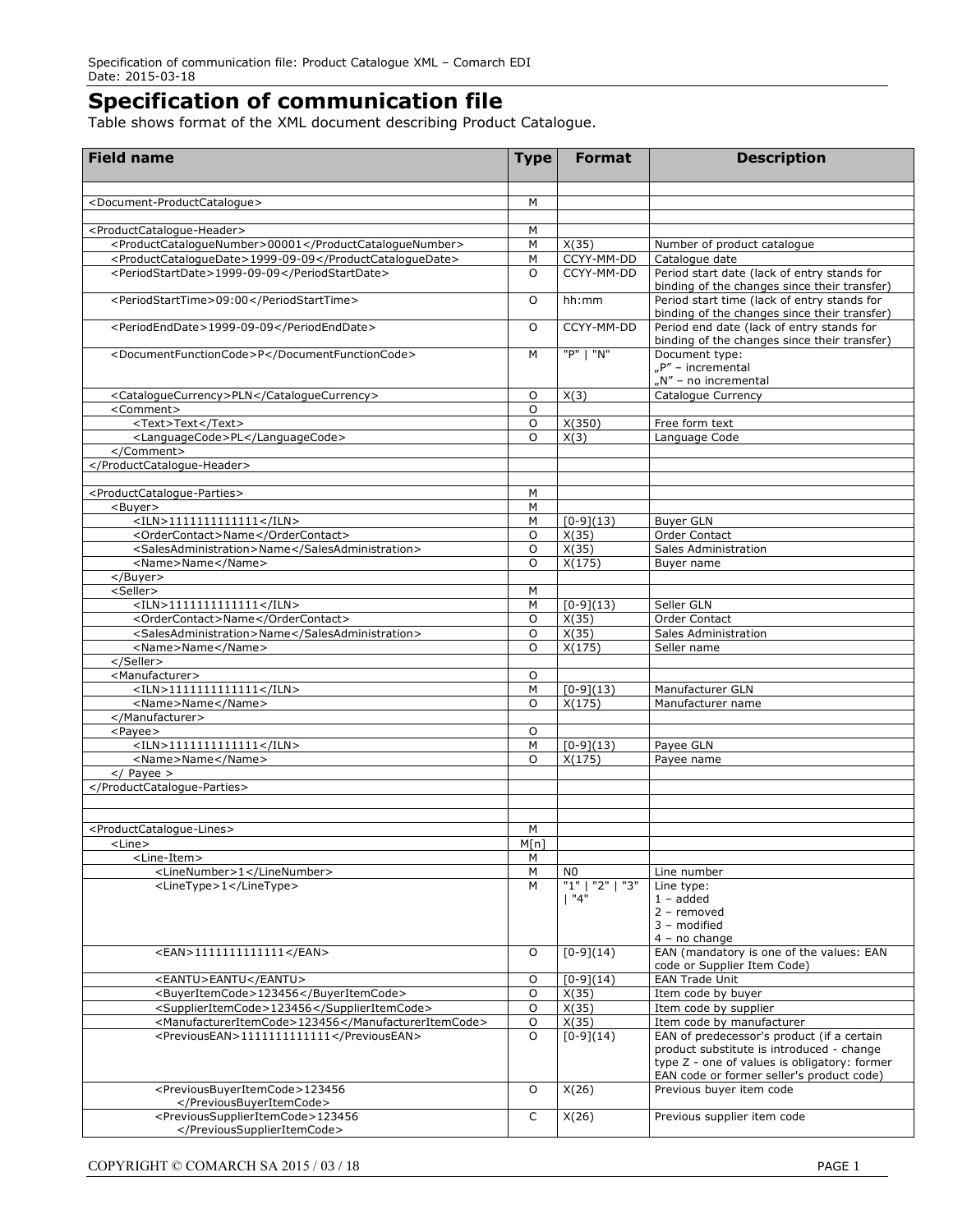| <b>Field name</b>                                                                                                   | <b>Type</b>    | <b>Format</b>                                                               | <b>Description</b>                                                                                                                                                                 |
|---------------------------------------------------------------------------------------------------------------------|----------------|-----------------------------------------------------------------------------|------------------------------------------------------------------------------------------------------------------------------------------------------------------------------------|
| <productgroup>Alkohole</productgroup>                                                                               | O              | X(35)                                                                       | Product group                                                                                                                                                                      |
| <productgroupcode>ALC</productgroupcode>                                                                            | $\circ$        | X(35)                                                                       | Product group code                                                                                                                                                                 |
| <primaryproductgroup>Szybkozbywalne<br/></primaryproductgroup>                                                      | $\circ$        | X(35)                                                                       | Primary product group                                                                                                                                                              |
| <primaryproductgroupcode>FMCG<br/></primaryproductgroupcode>                                                        | O              | X(35)                                                                       | Primary product group code                                                                                                                                                         |
| <itemdescription>ItemDescription_1</itemdescription>                                                                |                | X(512)                                                                      |                                                                                                                                                                                    |
| <itemtype>CU</itemtype>                                                                                             | O<br>$\Omega$  | "CU"   "RC"                                                                 | Item description<br>Identifier of returnable packaging:                                                                                                                            |
|                                                                                                                     |                |                                                                             | "CU" - commercial unit<br>"RC" - returnable containers                                                                                                                             |
| <substituteproducteanlist></substituteproducteanlist>                                                               | O              |                                                                             |                                                                                                                                                                                    |
| <substituteproductean>1111111111111<br/><substituteproductean></substituteproductean></substituteproductean>        | $\circ$        | $[0-9](14)$                                                                 | Substitute number GTIN                                                                                                                                                             |
|                                                                                                                     |                |                                                                             |                                                                                                                                                                                    |
| <substitutesupplieritemcodelist></substitutesupplieritemcodelist>                                                   | O              |                                                                             |                                                                                                                                                                                    |
| <substitutesupplieritemcode></substitutesupplieritemcode>                                                           | O[n]           |                                                                             |                                                                                                                                                                                    |
| <supplieritemcode>123</supplieritemcode>                                                                            | O              | X(35)                                                                       | Supplier item code - additional                                                                                                                                                    |
| <substitutesupplieritemcode></substitutesupplieritemcode>                                                           |                |                                                                             |                                                                                                                                                                                    |
|                                                                                                                     |                |                                                                             |                                                                                                                                                                                    |
| <countryoforigin>PL</countryoforigin>                                                                               | $\mathsf O$    | X(3)                                                                        | Country of origin                                                                                                                                                                  |
| <certificateofconformity>1111</certificateofconformity>                                                             | O              | X(70)                                                                       | Certificate of conformity reference number                                                                                                                                         |
| <hygeniccertificatenumber>1111<br/><hygeniccertificatenumber></hygeniccertificatenumber></hygeniccertificatenumber> | $\circ$        | X(70)                                                                       | Hygenic certificate reference number                                                                                                                                               |
| <internationalclassificationcode>1111<br/></internationalclassificationcode>                                        | O              | X(35)                                                                       | International classification code                                                                                                                                                  |
| <brandname>Marka</brandname>                                                                                        | O              | X(512)                                                                      | Brand name                                                                                                                                                                         |
| <subbrandname>Sub Marka</subbrandname>                                                                              | O              | X(512)                                                                      | Subbrand name                                                                                                                                                                      |
| <variantname>Wariant Nazwy<variantname></variantname></variantname>                                                 | O              | $\overline{X(512)}$                                                         | Variant name of product                                                                                                                                                            |
| <functionalname>Nazwa Funkcjonalna</functionalname>                                                                 | O              | X(512)                                                                      | Functional name of product                                                                                                                                                         |
| <color>Czerwony</color>                                                                                             | O              | X(512)                                                                      | Color of product                                                                                                                                                                   |
| <size>34<size></size></size>                                                                                        | O              | $\overline{X(512)}$                                                         | Size of product                                                                                                                                                                    |
| <producttype>M</producttype>                                                                                        | $\circ$        | "M"   "Z"                                                                   | " $M''$ – stock                                                                                                                                                                    |
|                                                                                                                     |                |                                                                             | "Z" - product against order                                                                                                                                                        |
| <weight>1.000</weight>                                                                                              | O              | R <sub>3</sub>                                                              | Product weight (in kg)                                                                                                                                                             |
| <volume>1.000</volume>                                                                                              | O              | R <sub>3</sub>                                                              | Product volume (in m <sup>3</sup> )                                                                                                                                                |
| <length>1.000</length>                                                                                              | O              | R <sub>3</sub>                                                              | Product length (in m)                                                                                                                                                              |
| <width>1.000</width>                                                                                                | O              | R <sub>3</sub>                                                              | Product width (w m)                                                                                                                                                                |
| <height>1.000</height>                                                                                              | O              | R <sub>3</sub>                                                              | Product height (w m)                                                                                                                                                               |
| <percentofalcohol>40.00</percentofalcohol>                                                                          | O<br>O         | R <sub>2</sub>                                                              | The percentage of alcohol<br>Promotional quantity                                                                                                                                  |
| <promotionalquantity>1.000</promotionalquantity><br><productlifespan></productlifespan>                             | O              | R <sub>3</sub>                                                              |                                                                                                                                                                                    |
| <periodformat>804</periodformat>                                                                                    | $\overline{M}$ |                                                                             | Period field-format:                                                                                                                                                               |
|                                                                                                                     |                | X(3)                                                                        | $801 = year$<br>$802 = month$<br>$803$ = week<br>$804 = day$<br>718 = period format CCYYMMDD-CCYYMMDD                                                                              |
| <period>1</period>                                                                                                  | М              | X(35)                                                                       | Period: date, time or value of period for other                                                                                                                                    |
|                                                                                                                     |                |                                                                             | format                                                                                                                                                                             |
| <expirationratio>0.75</expirationratio>                                                                             | O              | R4                                                                          | Ratio of remaining days to product expiration<br>date to product lifespan                                                                                                          |
|                                                                                                                     |                |                                                                             |                                                                                                                                                                                    |
| <unitofmeasure>KGM</unitofmeasure>                                                                                  | O              | "PCE"<br>"KGM"<br>"MTR"<br>"KMT"<br>"PA"<br>"SET"<br>"PR"<br>"TNE"<br>"LTR" | Unit of measure:<br>"PCE" - piece<br>"KGM" - kilogram<br>"MTR" - metre<br>"KMT" - kilometre<br>"PA" - package<br>"SET" - set<br>"PR" - pair<br>"TNE" - metric ton<br>"LTR" - litre |
| <unitnetprice>23.45</unitnetprice>                                                                                  | O              | R <sub>2</sub>                                                              | Unit net price                                                                                                                                                                     |
| <promotionalprice>9.99</promotionalprice>                                                                           | O              | R <sub>2</sub>                                                              | Promotional price                                                                                                                                                                  |
| <suggestedprice>12.79</suggestedprice>                                                                              | $\mathsf O$    | R <sub>2</sub>                                                              | Suggested price                                                                                                                                                                    |
| <discount>10.00</discount>                                                                                          | $\circ$        | R <sub>2</sub>                                                              | Amount of discount in parcentage                                                                                                                                                   |
| <taxrate>7.00</taxrate>                                                                                             | $\overline{O}$ | R <sub>2</sub>                                                              | Tax rate                                                                                                                                                                           |
| <taxcategorycode>S</taxcategorycode>                                                                                | $\circ$        | "S"   "E"                                                                   | Tax category code:<br>"E" - exempt from tax<br>"S" - standard rate                                                                                                                 |
| <taxreference></taxreference>                                                                                       | O              |                                                                             |                                                                                                                                                                                    |
| <referencetype>PKWIU</referencetype>                                                                                | M              | X(35)                                                                       | Code reference type:<br>"PKWIU"                                                                                                                                                    |
| <referencenumber>23-5676</referencenumber>                                                                          | М              | $[-.0-9](20)$                                                               | Code PKWiU                                                                                                                                                                         |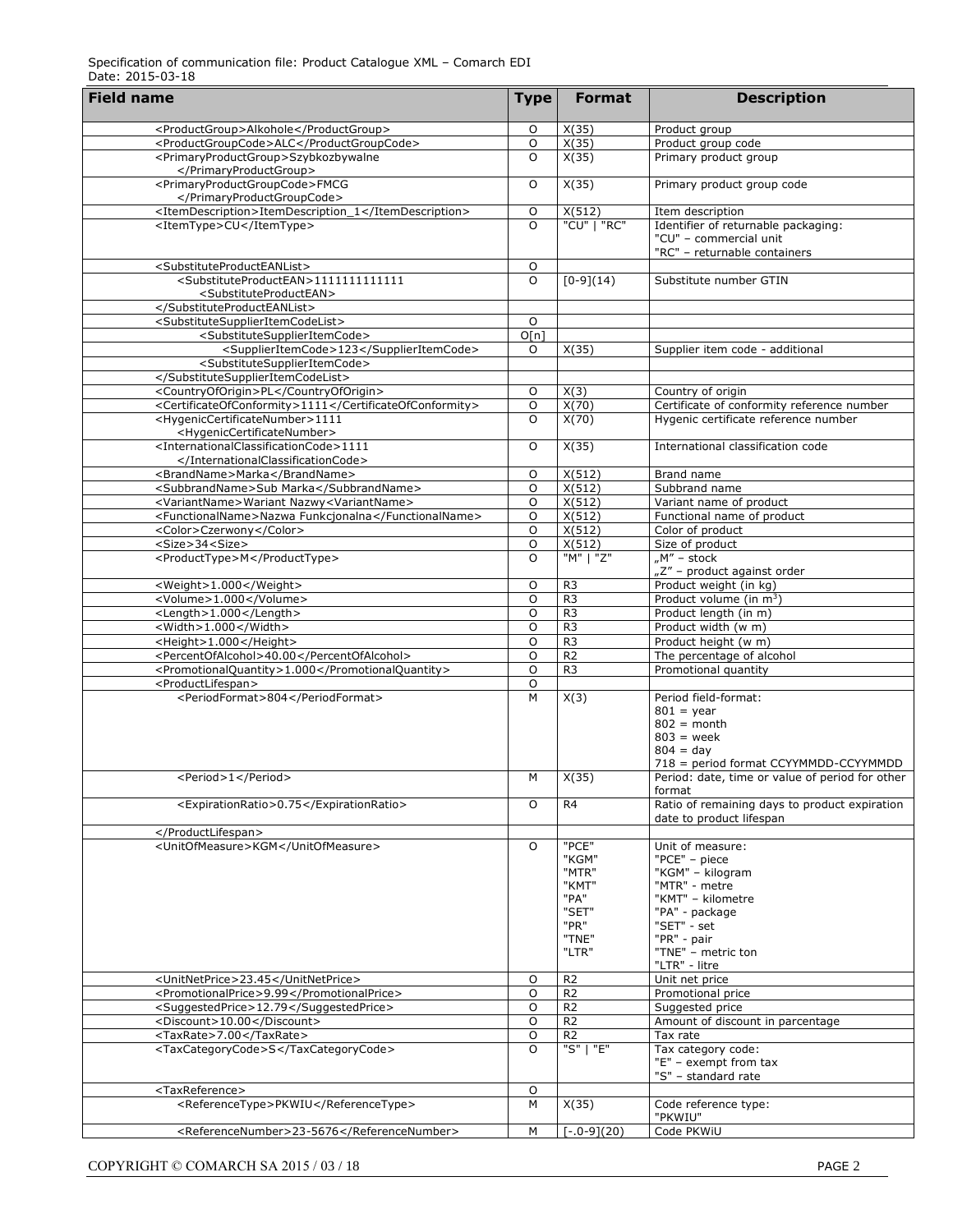## Specification of communication file: Product Catalogue XML – Comarch EDI Date: 2015-03-18

| <b>Field name</b>                                                                | <b>Type</b>    | <b>Format</b>                    | <b>Description</b>                                                                                      |
|----------------------------------------------------------------------------------|----------------|----------------------------------|---------------------------------------------------------------------------------------------------------|
|                                                                                  |                |                                  |                                                                                                         |
|                                                                                  |                |                                  |                                                                                                         |
| <package></package>                                                              | O              |                                  |                                                                                                         |
| <packdetails></packdetails>                                                      | O              |                                  |                                                                                                         |
| <packageid>1</packageid>                                                         | O              | N <sub>0</sub>                   | Package identification                                                                                  |
| <lowerlevelpackageid>1</lowerlevelpackageid>                                     | O              | N <sub>0</sub>                   | Lower level package identification                                                                      |
| <packinglevel>1</packinglevel>                                                   | O              | N <sub>0</sub>                   | Packing level                                                                                           |
| <packagetype>CT</packagetype>                                                    | O              | X(3)<br>X(17)                    | Package type                                                                                            |
| <pickingunit>Display</pickingunit>                                               | O              |                                  | Picking unit                                                                                            |
| <palettelayersize>1.000</palettelayersize><br><stackingfactor>1</stackingfactor> | O<br>O         | R <sub>3</sub><br>N <sub>0</sub> | Palette layer size<br>Palette layer numer                                                               |
| <unitpacksize>1.000</unitpacksize>                                               | $\circ$        | R <sub>3</sub>                   | The minimum order quantity in the unit of<br>measure (filled where other than the number<br>in the box) |
| <quantityperpack>6.000</quantityperpack>                                         | O              | R <sub>3</sub>                   | Unit Packsize                                                                                           |
| <minorderedquantity>1.000</minorderedquantity>                                   | O              | R <sub>3</sub>                   | Quantity per pack (e.g. multipack)                                                                      |
| <weight>1.000</weight>                                                           | O              | R <sub>3</sub>                   | Package weight (in kg)                                                                                  |
| <volume>1.000</volume>                                                           | O              | R <sub>3</sub>                   | Package volume (in $m^3$ )                                                                              |
| <length>1.000</length>                                                           | O              | R <sub>3</sub>                   | Package length (in m)                                                                                   |
| <width>1.000</width>                                                             | O              | R <sub>3</sub>                   | Package width (w m)                                                                                     |
| <height>1.000</height>                                                           | O              | R <sub>3</sub>                   | Package height (w m)                                                                                    |
| <grossweight>1.000</grossweight>                                                 | O              | R <sub>3</sub>                   | Gross Weight in kg                                                                                      |
| <drainedweight>1.000</drainedweight>                                             | O              | R <sub>3</sub>                   | DrainedWeight in kg                                                                                     |
| <temperature>2.00<temperature></temperature></temperature>                       | O              | R <sub>2</sub>                   | Temperature (Celsius)                                                                                   |
| <packageeanlist></packageeanlist>                                                | O              |                                  |                                                                                                         |
| <packageean></packageean>                                                        | O[n]           |                                  |                                                                                                         |
| <ean>1234567890123</ean>                                                         | O              | $[0-9](14)$                      | Package EAN                                                                                             |
|                                                                                  |                |                                  |                                                                                                         |
|                                                                                  |                |                                  |                                                                                                         |
| <packdetails></packdetails>                                                      |                |                                  |                                                                                                         |
|                                                                                  |                |                                  |                                                                                                         |
| <hierarchyinformation></hierarchyinformation>                                    | O              |                                  |                                                                                                         |
| <product></product>                                                              | O[n]           |                                  |                                                                                                         |
| <relationshipcode>1</relationshipcode>                                           | M              | "1" 1"2"                         | Relationship code:<br>$1$ - parent<br>$2 - child$                                                       |
| <ean>1111111111111</ean>                                                         | M              | $[0-9](14)$                      | Product EAN                                                                                             |
| <buyeritemcode>123456</buyeritemcode>                                            | O              | X(35)                            | Item code by buyer                                                                                      |
| <supplieritemcode>123456</supplieritemcode>                                      | O              | X(35)                            | Item code by supplier                                                                                   |
| <itemtype>CU</itemtype>                                                          | M              | "CU"   "RC"                      | Identifier of returnable packaging:<br>"CU" - commercial unit<br>"RC" - returnable containers           |
| <quantity>1.000</quantity>                                                       | M              | R <sub>3</sub>                   | Quantity                                                                                                |
|                                                                                  |                |                                  |                                                                                                         |
|                                                                                  |                |                                  |                                                                                                         |
| <line-parties></line-parties>                                                    | O              |                                  |                                                                                                         |
| <manufacturer></manufacturer>                                                    | O              |                                  |                                                                                                         |
| $<$ ILN>1111111111111                                                            | M              | $[0-9](13)$                      | Producer GLN                                                                                            |
| <name>Name</name>                                                                | O              | X(175)                           | Name of producer                                                                                        |
|                                                                                  |                |                                  |                                                                                                         |
| <delivery></delivery>                                                            | O              |                                  |                                                                                                         |
| $<$ ILN>11111111111111                                                           | $\overline{M}$ | $[0-9](13)$                      | <b>Delivery GLN</b>                                                                                     |
|                                                                                  |                |                                  |                                                                                                         |
|                                                                                  |                |                                  |                                                                                                         |
|                                                                                  |                |                                  |                                                                                                         |
|                                                                                  |                |                                  |                                                                                                         |
|                                                                                  |                |                                  |                                                                                                         |
|                                                                                  |                |                                  |                                                                                                         |
| <productcatalogue-summary></productcatalogue-summary>                            | M              |                                  |                                                                                                         |
| <totallines>1</totallines>                                                       | M              | N <sub>0</sub>                   | <b>Total lines</b>                                                                                      |
|                                                                                  |                |                                  |                                                                                                         |
|                                                                                  |                |                                  |                                                                                                         |
|                                                                                  |                |                                  |                                                                                                         |
|                                                                                  |                |                                  |                                                                                                         |

Method of documents transfer:

Particular documents must be transferred in separate files according to rule 1 document in 1 file.

Method of coding: UTF-8

**Type:** M- Mandatory O- Optional